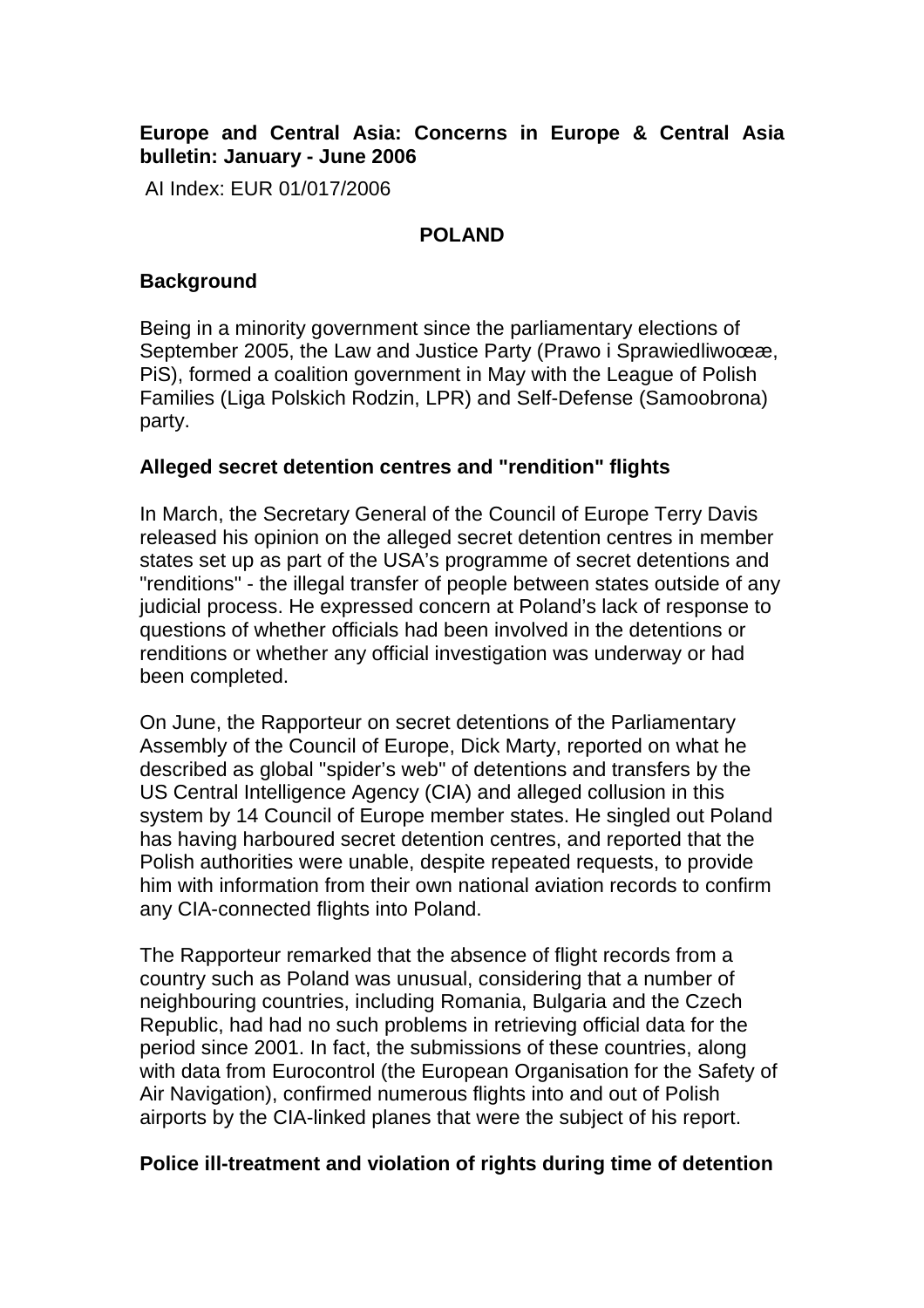In March, the Council of Europe's Committee for the Prevention of Torture (CPT) published its report on the last visit to Poland held in October 2004.

#### Allegations of ill-treatment

The CPT expressed its concern on allegations of physical ill-treatment by the police at the time of apprehension, including slaps, kicks, punches, blows with a truncheon and tight handcuffing for prolonged periods of time. The CPT also expressed its concerns about allegations concerning the time of questioning by police officers when the detainees would have been punched or slapped, threatened with violence or verbally abused.

The CPT recommended that the Polish authorities remind police officers, through appropriate means and at regular intervals, that the ill-treatment of detainees (whether of a physical or verbal nature) is not acceptable and should be the subject of severe sanctions and that no more force than is strictly necessary should be used when effecting an apprehension. The report also noted that, once an apprehended person has been brought under control, there can never be any justification for their being struck.

The CPT remained concerned about the fact that complaints of police ill-treatment had been ignored by prosecutors or judges before whom they had been brought shortly after apprehension. The CPT received allegations by persons who were detained by the police that their complaints of police ill-treatment were ignored by prosecutors or judges before whom they had been brought shortly after apprehension. The CPT called upon the Polish authorities to take effective steps to ensure that, whenever a person brought before a judge/prosecutor alleges illtreatment by the police, the judge/prosecutor immediately requests a forensic medical examination, irrespective of whether the person concerned bears visible injuries. Further, even in the absence of an express allegation of ill-treatment, a forensic medical examination should be requested whenever there are other grounds to believe that the person could have been the victim of ill-treatment.

The CPT expressed also concerns at the length of time during which means of restraint were being applied to prisoners placed in a security cell at the prisons visited.

#### Violation of the right to be medically examined by a doctor

The CPT expressed concerns about the right of persons in police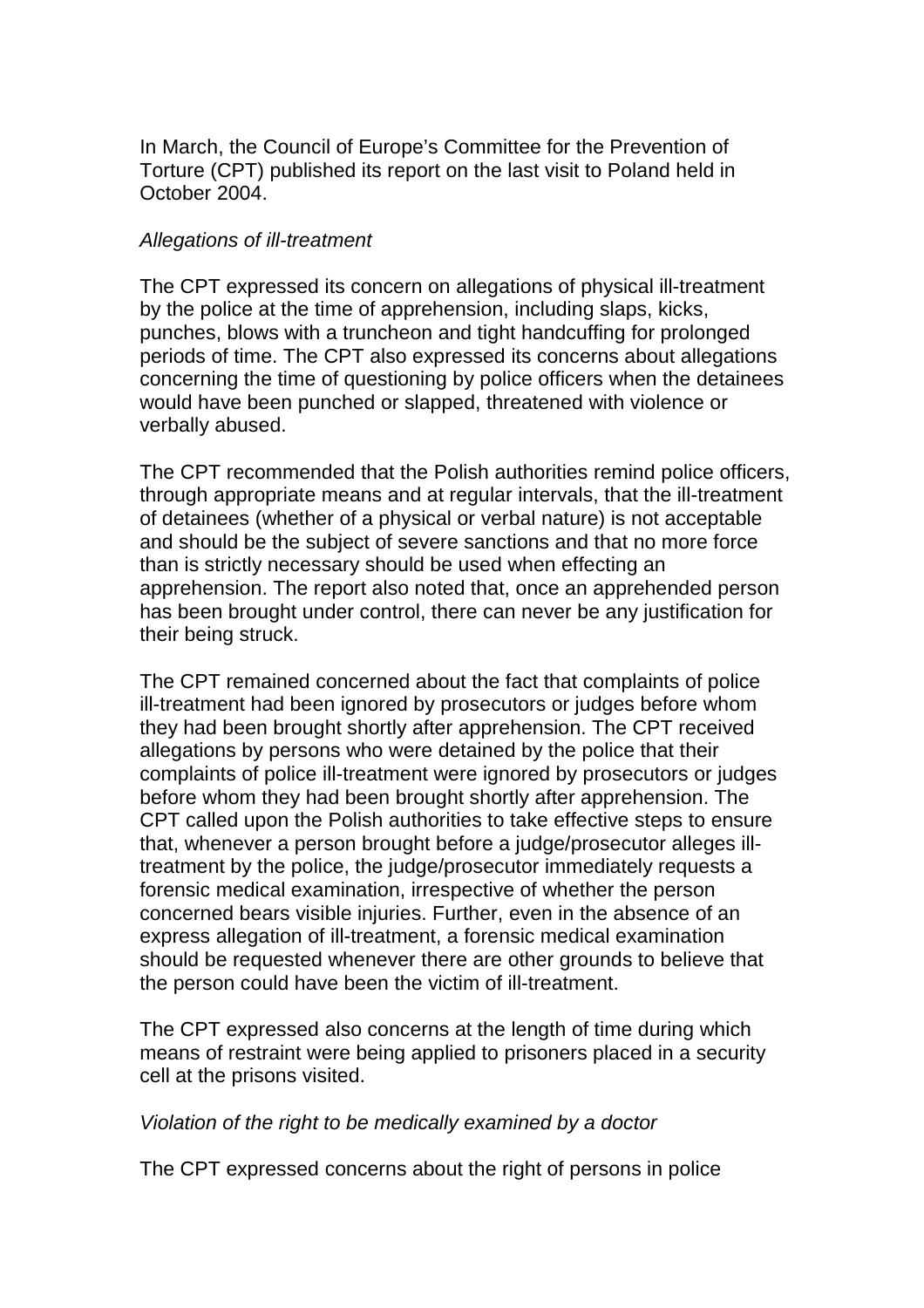custody to be medically examined by a doctor of their own choice not being formally guaranteed and in practice being "clearly non-existent". The confidentiality of medical information was not respected, to the extent that the medical examination of detained persons was conducted in the presence of police officers in common bases. Furthermore, the register of medical examinations was not kept separately from other registers and could be accessed by police staff.

#### Violations of the rights of people under the age of 18

On police and border guard establishments, the CPT noted that children could be held at the establishments visited for periods considerably exceeding the 17 days provided for in Poland's 1982 Juveniles Act, in some cases, for up to three months. Moreover, those establishments were not adapted for prolonged stays.

The CPT remained concerned on allegations made by juvenile detainees of physical ill-treatment and threats in order to obtain confessions.

The CPT expressed concerns on the number of juveniles being questioned and made to sign statements admitting to criminal offences without the benefit of the presence of a trusted person. The Polish Commissioner for Civil Rights Protection confirmed this information, indicating that his office received complaints from parents that the police did not respect their duties set out in the Juveniles Act. Moreover, and being the same case for adults, the law does not provide for the appointment of an ex officio lawyer before the stage of court proceedings.

## **Discrimination on grounds of sexual orientation**

## Homophobic statements by leading public officials

Openly homophobic statements made by prominent politicians and public officials, including an encouragement to use violence against peaceful lesbian, gay, bisexual and transgender (LGBT) rights demonstrators, worsened the climate of discrimination and intolerance.

Wojciech Wierzejski, a member of parliament for the League of Polish Families (Liga Polskich Rodzin, LPR) on 11 May 2006, allegedly encouraged the use of force against participants in the annual Equality March in Warsaw in June. He reportedly said, "If deviants begin to demonstrate, they should be hit with batons". Commenting on the possible attendance of politicians from Western Europe at the march, he is reported as saying "they are not serious politicians, but just gays and a couple of baton strikes will deter them from coming again. Gays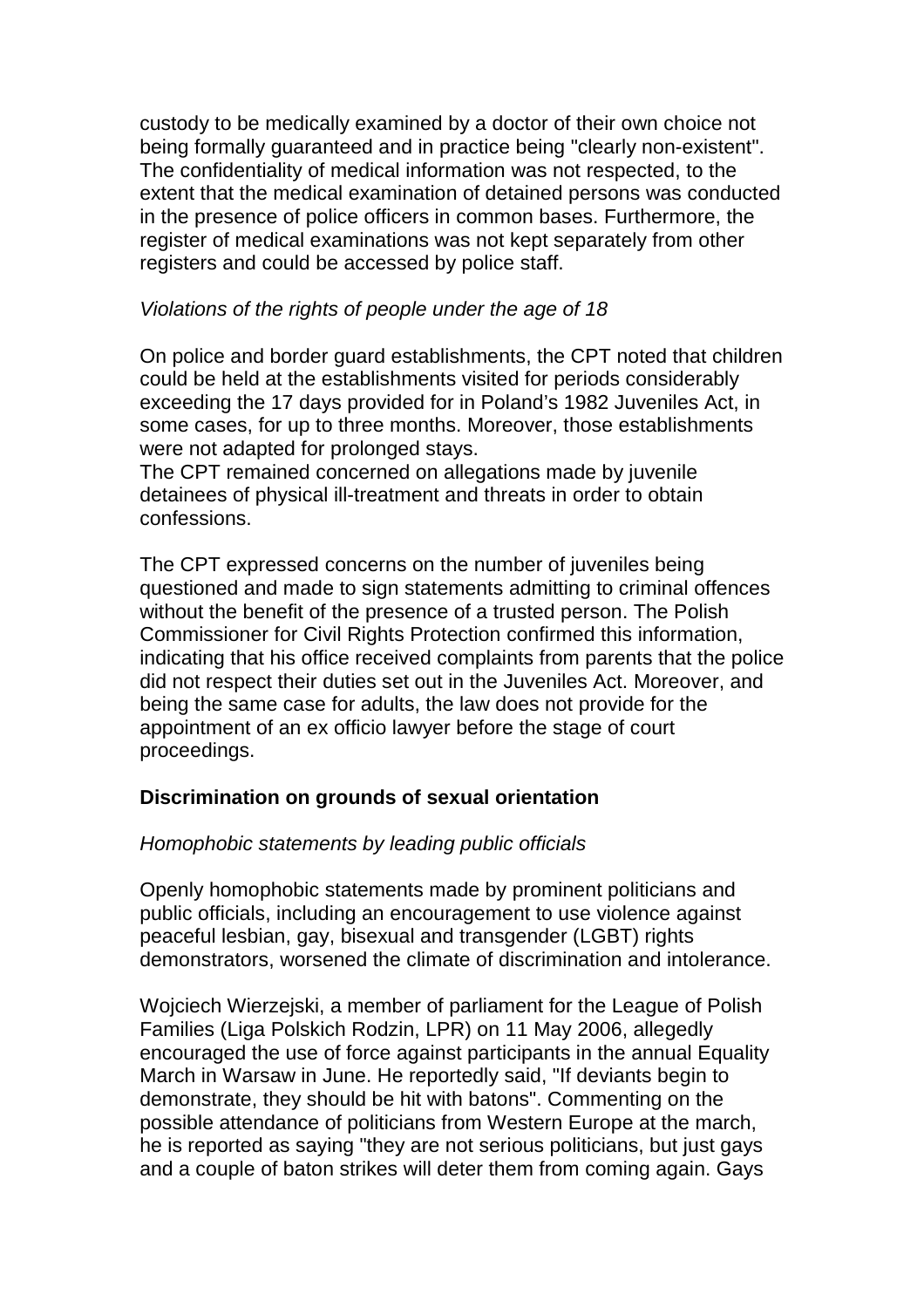are cowards by definition". On 12 May, Wojciech Wierzejski is said to have written a letter addressed to the Minister of Interior and Administration Ludwik Dorn and the Minister of Justice Zbigniew Ziobro urging that law enforcement authorities check what he called "legal and illegal sources of financing" of organizations of homosexual activists, and demanded the State Prosecutor's intervention. The letter also accused LGBT organizations of being involved with paedophiles and the illegal drug-trade, and stated that. Wojciech Wierzejski wished to check whether LGBT organizations "penetrate Polish schools". Following his demand the State Prosecutor ordered all prosecutors, in a letter issued on 30 May, to check very carefully the ways of financing of LGBT organizations, their alleged connections to criminal movements and their presence in schools.

On 21 May, Roman Giertych, Deputy Prime Minister, Minister of Education and also leader of the LPR said on TVN (a Polish private TV channel) that "LGBT organizations are sending transsexuals to kindergartens and asking children to change their sex."

#### Actions by the Ministry of Education

On 19 May, Miros<sup>3</sup>aw Orzechowskiego, Deputy Minister of Education and member of the LPR, stated that an international project that was organized by several LGBT rights non-governmental organizations (NGOs) and financially supported by the European Commission Youth Programme, would lead to the "depravity of young people". The Deputy Minister also said that "the rules and priorities of the programme under which such projects get money, need to be changed in order to prevent such organizations from receiving money in the future".

On 8 June, Roman Giertych, as Minister of Education, dismissed Miros<sup>3</sup>aw Sielatycki, the director of the National In-Service Teacher Training Centre (Centralnego Oœrodka Doskonalenia Nauczycieli, CODN). The reason the minister gave for the dismissal was that "a lot of books there were encouraging teachers to organize meetings with LGBT non-governmental organizations such as Campaign Against Homophobia [Kampania Przeciw Homofobii, KPH] or Lambda". The dismissed director of the CODN said that the only book he was aware of in the context of Minister Giertych's accusations was a Council of Europe anti-discrimination handbook and a manual on human rights for young people. Reacting to these events, the Secretary General of the Council of Europe Terry Davis, claimed that the handbook reflects basic European values, including the culture of tolerance, and stated that "if the teaching material is optional, the values and principles contained therein are certainly not." He also expressed concern about "some politics promoting homophobia …and homophobic behaviours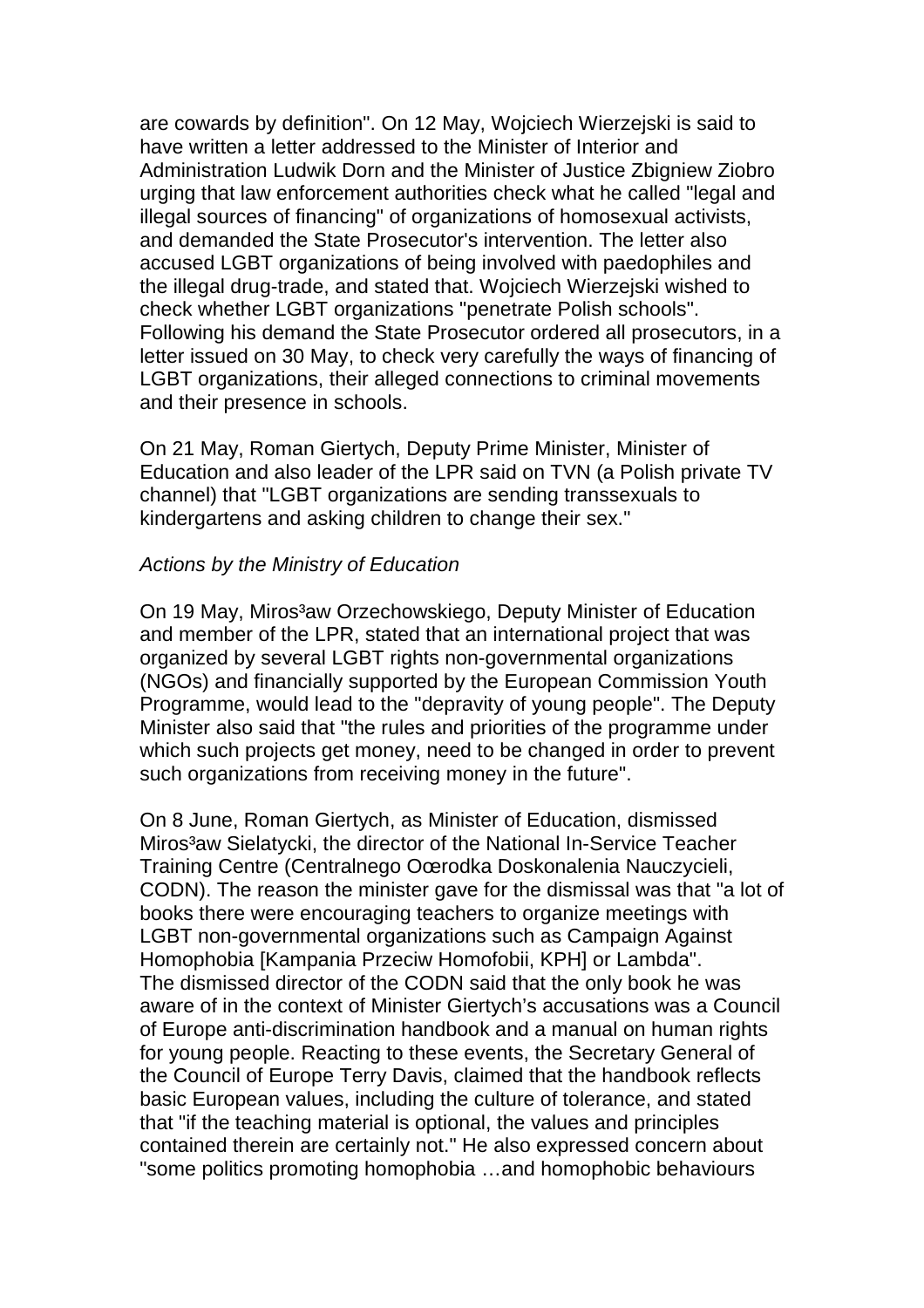being accepted by the Government".

# Freedom of assembly

Incidents continued to be reported in which demonstrators from the LGBT community and other activists were attacked by private individuals, including counter-demonstrators, together with allegations that the police failed to ensure that the LGBT demonstrators were able to exercise their right to peaceful assembly.

On 28 April, a Tolerance March in the city of Kraków was attacked by members of a counter-demonstration called the Tradition March. The Tolerance March was organized to promote tolerance within Polish society and more than 1,000 people reportedly took part. Despite the presence of the police, the participants were reportedly harassed and intimidated by members of a right-wing grouping known as All Polish Youth (M<sup>3</sup>odzie<sub>i</sub>, Wszechpolska).

On 17 May, in Toruñ, KPH organized a public meeting in the Market Square linked to the International Day Against Homophobia. On the same day, Socialist Youth (the youth wing of the Socialist Party) organized a demonstration through the town against the new Education Minister Roman Giertych. Members of National Rebirth of Poland (Narodowe Odrodzenie Polski, NOP), a nationalist organization, held a counter-demonstration at the same place and time as the KPH. NOP members chanted slogans, including "gas the queers" (peda<sup>3</sup>y do gazu), "come closer" (chodŸcie bli¿ej) or "there will be a baton for each queer face" (znajdzie siê kij na pedalski ryj). Also on the same day, a concert in Warsaw against homophobia and neo-fascism was disrupted by alleged extremists who were covering their faces.

## Court rulings on demonstrations

In January, Poland's Constitutional Court confirmed the ruling of the Warsaw Court in September 2005 that the banning of the Equality March in Warsaw in June 2005 by the then Major and now President, Lech Kaczyñzki was unlawful, and declared that demonstrators need only to inform city officials that a public demonstration would be taking place.

In May, the Poland's Supreme Administrative Court (Naczelny S<sup>1</sup>d) Administracyjny) in Warsaw upheld the decision of the Regional Administrative Court (Wojewodzki S<sup>1</sup>d Administracyjny) in Poznañ on the case of an LGBT march banned in November 2005 by the Major of Poznañ. The court ruled in its final decision that the threat from a counter-demonstration could not be a reason for banning the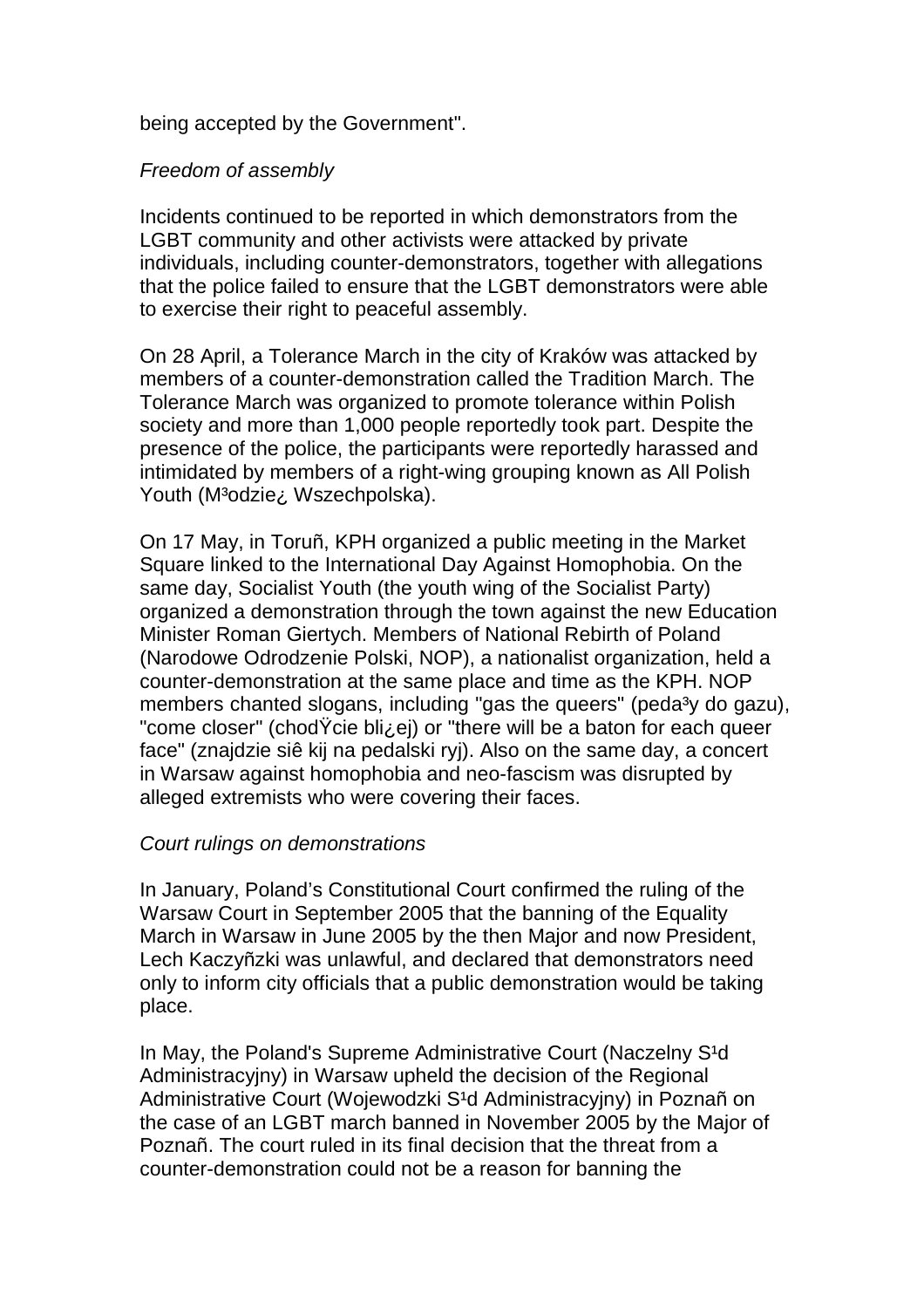## demonstration.

These rulings clarified the legal situation around the Equality March in Warsaw arranged for 10 June, which the Warsaw City Council of Warsaw finally authorized on 1 June. Owing to threats of counterdemonstrations, the organizers of the Equality March agreed a different itinerary with the Warsaw City Council. The counter-demonstrations were cancelled on 9 June, following a request from the Deputy Prime Minister Roman Giertych to the organizers asking them not to attend. Despite the cancellation, some people staged an unauthorized counterdemonstration, which the police separated from the Equality March. The police provided extra forces to guarantee the security of the Equality March demonstration and ensured that the participants' right to peaceful assembly. The demonstration passed with only minor incidents reported.

# **Refugees**

The majority of asylum-seekers from the Chechen Republic in Russia were being denied refugee status, and were granted "tolerated stay" permits only. According to data published by the office of the UN High Commissioner for Refugees (UNHCR) in May, almost half of the school age children seeking asylum did not go to schools at all. It also stated that persons who were granted the right to "tolerated stay" permits were in a particularly difficult situation because they lose the right to social assistance provided to asylum-seekers and they do not receive the integration package, that refugees are entitled to. With no possibility for legal transfer to other countries, or for safe return home, those persons often find themselves in a very difficult situation with respect to finding employment or housing.

The number of asylum-seekers sent back to Poland from other European Union (EU) states increased following application of the socalled Dublin II Regulation which provides the legal basis for establishing the criteria and mechanisms for determining which EU state will examine an asylum application.

In its March report (see above) the CPT expressed it concerns that facilities for holding persons awaiting deportation seen during the 2004 visit did not meet the standards required for such prolonged periods of detention. The provision of health care and psychological and psychiatric support to foreign nationals could not be considered as adequate. Furthermore, staff assigned to work with foreign nationals received little specialised training and there was little communication between staff and detainees, not least because of language barriers.

The CPT recommended that persons detained for an extended period